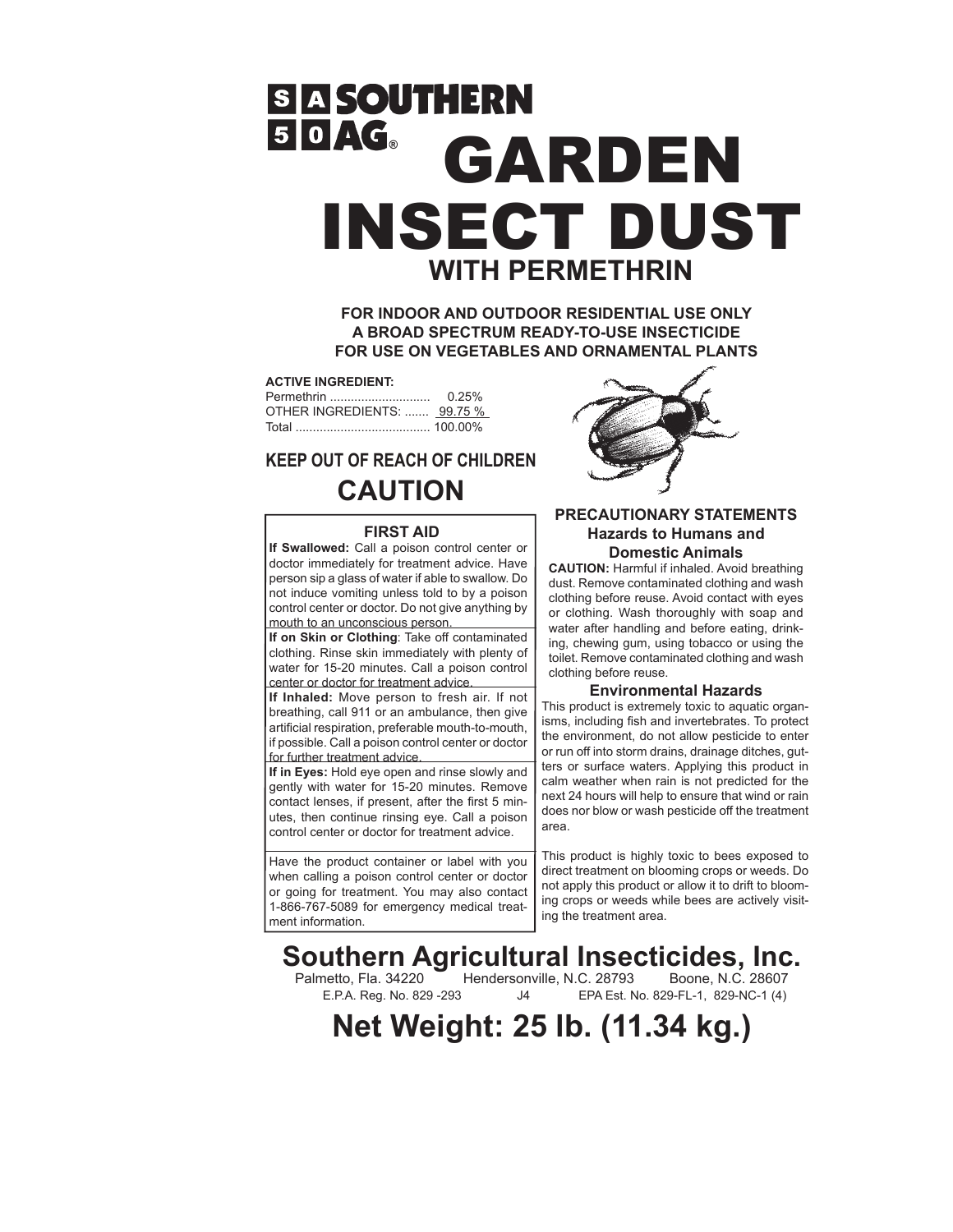### **STORAGE AND DISPOSAL**

Do not contaminate water, food, or feed by storage and disposal.

**PESTICIDE STORAGE:** Store product in original container in a cool, dry, locked place out of reach of children and pets.

**PESTICIDE DISPOSAL: If empty:** Do not reuse this container. Place in trash or offer for recycling if available. **If partly filled:** Call your local solid waste agency or 1-800-CLEANUP for disposal instructions. Never place unused product down any indoor or outdoor drain.

#### **RESTRICTIONS**

Do not allow adults, children, or pets to enter the treated area until dusts have settled. Remove pets, birds, and cover fish aquariums before use.

Do not apply this product in a manner that will contact adults, children, or pets, either directly or through drift. Remove pets, birds, and cover fish aquariums before using.

Do not water the treated area to the point of run off.

Do not make applications during rain.

#### **DIRECTIONS FOR USE**

For information on this pesticide product (including health concerns, medical emergencies, or pesticide incidents), call the National Pesticide Telecommunications Network at 1-800-858-7378. It is a violation of Federal law to use this product in a manner inconsistent with its labeling. Do not water the treated area to the point of runoff. Do not make applications during rain.

#### **Ornamental Plants - Indoors:**

Use a dust applicator such as a shaker can, dust gun, puffer or other bulbous duster, rotary duster or other appropriate duster available.

To protect plants in indoor landscaping - Apply directly on insects to control **leafrollers, armyworms, cutworms** and **cabbageworms** on chrysanthemums and **fungus gnats** on velvet plant.

Dust lightly to cover both upper and lower leaf surfaces with a thin, even film of dust to control **ahpids, armyworms, corn earworms, fall cankerworms, inchworms, Japanese beetles, leafminers, leafrollers, mealybugs, scale crawlers, spring cankerworms,** and **exposed thrips** on the following plant:

| Chrysanthemum Fuschia |            | Pansy                      | <b>Pothos</b>  | Velvet plant |
|-----------------------|------------|----------------------------|----------------|--------------|
| Coleus                | Gladiolus  | Petunia                    | Prayer plant   | Verbena      |
| Crown of thorns       |            | Grape ivy Philodendron     | Purple passion | Zinnia       |
| Cockscomb             |            | Hypoestes Piggy-back plant | Schefflera     |              |
| Draceaena             | <b>IVV</b> | Piperomia                  | Snapdragon     |              |
| Dumbcane              | Marigold   | Poinsettia                 | Snake Plant    |              |
| English Ivy           | Palm       | Portulaca                  | <b>Statice</b> |              |

If application is made indoors, remove infested plants from living area prior to application. Dust plants in an area not likely to be occupied by children or pets (particularly fish). When dust settles plants can be returned to original location.

Use with care on ferns, palms and fuschia. As with all plants listed above, especially carnations, chrysanthemums and roses, there exists a wide variety of species and cultivars, and therefore, a wide variety of susceptibility to injury. To ascertain possible phytotoxicity, dust a few plants as described above, wait 24 hours and check for possible injury.

Repeat applications may be necessary to control adult Japanese beetles on roses.

#### **Ornamental Plants - Outdoors:**

Use a dust applicator such as a shaker can, dust gun, puffer or other bulbous duster or other appropriate duster available. Dust lightly to cover both upper and lower leaf surfaces with a thin, even film of dust. Apply when air is calm to avoid drift and contact with eyes and skin. Start applying at the farthest corner of the treatment area and work backward to avoid contact with dusted surfaces. Allow dust to settle in treated areas before reentering. Contact insects directly whenever possible.

Ornamental Plants Outdoor continued on back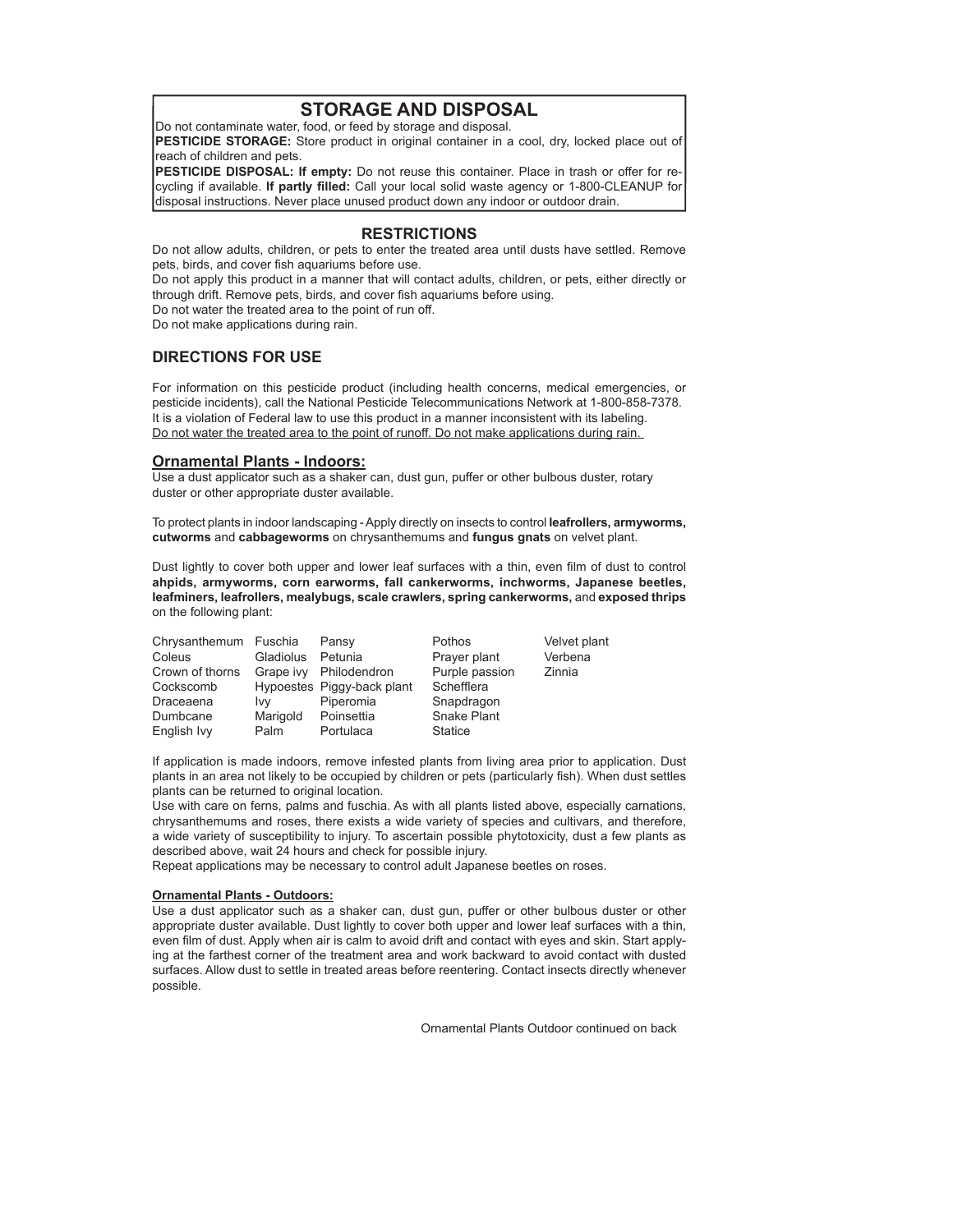#### Controls **aphids, cicadas, corn earworms, fall cankerworms, inchworms, leafminers, leafrollers, mealybugs, bagworms** and **exposed thrips** on the following plants:

| Ageratum         | Gladiolus        | Petunia          |
|------------------|------------------|------------------|
| Arizona Cypress  | Gold Bells       | Philodendron     |
| Aster            | <b>Hypoestes</b> | Poinsettia       |
| Azalea           | Ivv              | Rhododendron     |
| Begonia          | Lilac            | Rose             |
| Coleuss          | Marigold         | Snapdragon       |
| Common Ninebark  | Mark Orange      | Taxus            |
| Common Snowberry | Nannyberry       | <b>Wax Plant</b> |
| Exacum           | Palm             | Weeping fig      |
| Euonymous        | Pansy            | Zinnia           |
| English Ivy      | Pea Shrub        |                  |
|                  |                  |                  |

May also be used on such plants as camellias, carnations, chrysanthemums, dahlias, delphiniums, dogwoods, fuschia, geraniums, crassula, grapevines (ornamental), laurels, stocks and wandering Jews.

#### **Home Vegetable Gardens:**

Use a dust applicator such as a shaker can, dust gun, puffer or other bulbous duster, rotary duster or other appropriate duster available. Dust lightly to cover both upper and lower leaf surfaces with a thin, even film of dust. Apply when air is calm to avoid drift and contact with eyes and skin. Start applying at the farthest corner of the treatment area and work backward to avoid contact with dusted surfaces. Allow dust to settle in treated areas before reentering.

**Cole Crops: Broccoli, Brussels Sprouts, Cabbage and Cauliflower** - To control beet armyworm, diamond back moth, imported cabbageworm, cabbage aphid, cabbage looper, apply every 5 days as needed. Can be applied up to one day prior to harvest. Do not make more than 10 applications on cabbage and 8 applications on the other cole crops per season.

**Corn (Sweet)** - To control corn earworms, European corn borers, fall armyworms, southern armyworms, southern armyworms, apply to plants every 5 days as needed. Do not make more than 6 applications per season. Can be applied up to 1 day prior to harvest.

**Cucurbits: Balsam pear (bitter melon), Chinese waxgourd (Chinese preserving melon), Citrus melon, cucumber, Gherkin, Edible gourds, Melons including hybrids such as cantaloupe, casaba, crenshaw, honeydew, honeyballs, mango melon, muskmelon, and Persian melon, pumpkin, summer & winter squash and watermelon** - To control aphids, cabbage looper, cucumber beetle (adults), cutworms, leafhoppers, leafminers, melonworm, pickleworm, plant bugs, squash bugs, ensure uniform coverage of plants. Do not make more than 8 applications per crop per season. Can be applied up to the day of harvest.

**Eggplant** - To control Colorado potato beetle, vegetable leaf miner, ensure uniform coverage of plants. Do not make more that 16 applications per season. Can be applied up to 3 days prior to harvest.

**Horseradish** - To control crucifer weevil, do not make more than 3 foliar applications per season. Can be applied up to 22 days prior to harvest.

**Leafy Vegetables: amaranth, arugula, celery, celtuce, chervil, corn salad, chrysanthemum (edible-leaved and garland), cress (garden and upland), dandelion, dock, endive, fennel, lettuce (head and leaf), orach, parsley, purslane (garden and winter), rhubarb, spinach and Swiss chard** - To control alfalfa looper, aphids, beet armyworm, cabbage looper, corn earworm, cutworms, European cornborer, fall armyworm, green cloverworm, southern armyworm, vegetable leaf miner, apply every 5 to 10 days as needed. Do not make more than 7 applications per crop per season. Can be applied up to 1 day prior to harvest.

**Potatoes** - To control beet armyworm, colorado potato beetle, potato beetle, potato leafhopper, potato aphid, potato tuberworm, cabbage looper, cutworms, European corn borer, potato psyllid, tarnished plant bug, do not make more than 12 applications per season. Can be applied up to 7 days prior to harvest.

**Peppers** - To control vegetable leafminer, cabbage looper, flea beetle, corn earworm, pepper weevil, European corn borer, do not make more than 8 applications per season. Can be applied up to 3 days prior to harvest.

**Tomatoes** (Do not apply on cherry tomatoes and varieties yielding tomatoes less than one inch in diameter.) - To control beet and southern armyworms, tomato pinworms, tomato fruitworms, hornworms, granulate cutworms, Colorado potato beetles, cabbage loopers, apply to plants for uniform coverage. Do not make more that 6 applications per season. Can be applied up to day of harvest.